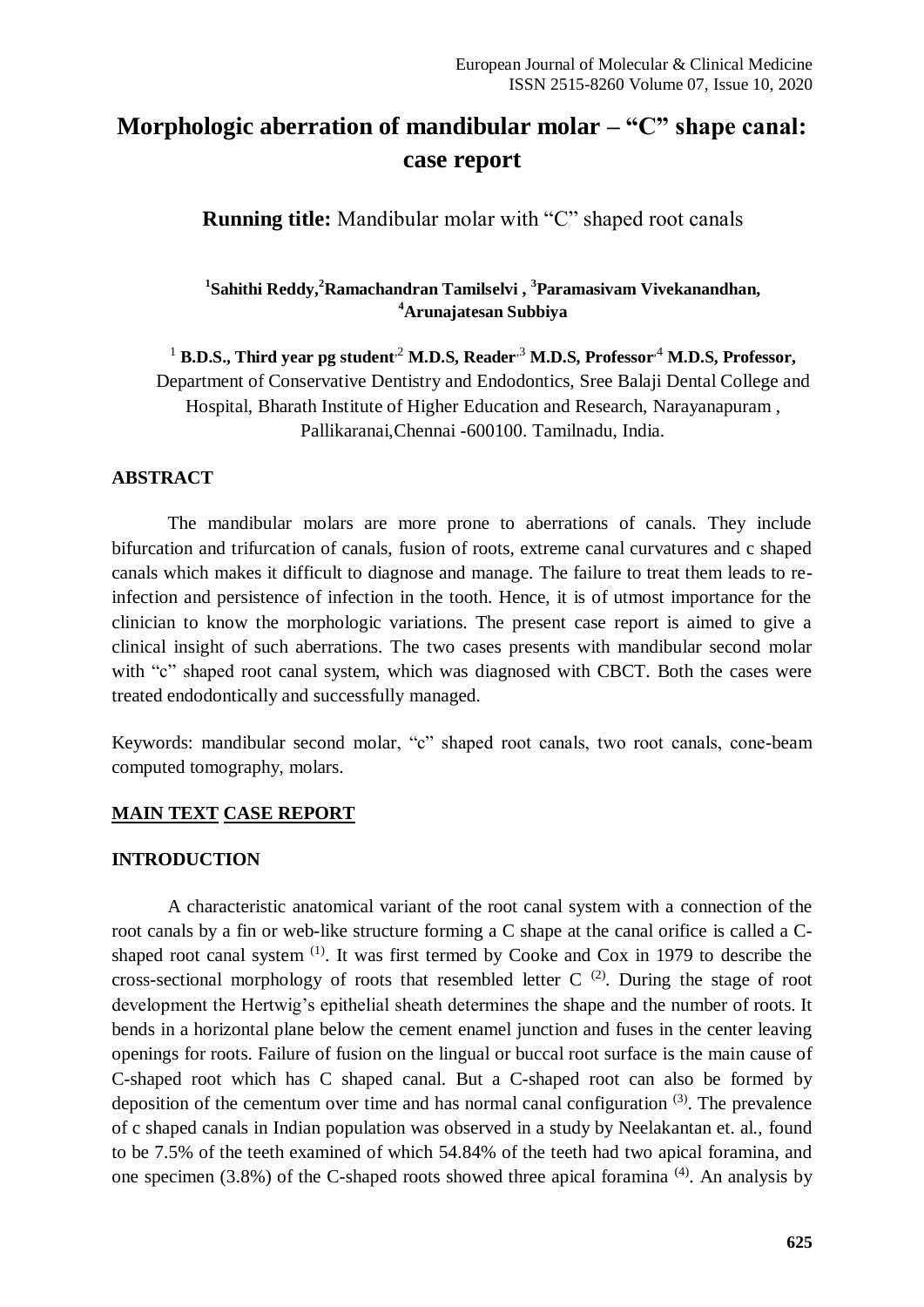CBCT evaluation showed that 9.7% of second molars and 8% of third molars had C-shaped canals and a prominent buccal groove was seen in these teeth  $<sup>(5)</sup>$ .</sup>

C shaped root canal system is often difficult to evaluate with pre-operative radiographs. Though it has a typical pulp chamber which is large in the occlusoapical dimension with a low bifurcation, the semicolon-type C-shaped root canals are hard to analyse due to proximity of two roots or a large distal root canal or a narrow mesial root canal and a blurred image of a third canal in-between <sup>(5)</sup>. CBCT plays a vital role in such cases and gives an insight into the canal configuration with the help of 3D imaging. Following root canal diagnosis, the access cavity is often critical to the success of a root canal procedure. The use of an operating microscope results in more effective treatment due to clear visualization of canal orifice thereby aid in effective cleaning and shaping <sup>(6)</sup>. Awareness of the complexity of the root canal system will enhance the capability of identification of the variation. The occurrence of "C" shaped root canal is relatively rare and so the purpose of this report is to provide an insight on clinical management of such cases.

#### **CASE REPORT 1**

A 34-year-old female patient reported with a chief complaint of pain in the lower right back tooth since 3 months. The nature of pain was spontaneous and aggravated on chewing and lying down. On intraoral examination, the access cavity of tooth 47 was filled with a temporary restoration and the tooth was tender to percussion. The radiographic examination of tooth 47 revealed a coronal restoration and fusion of roots in the apical part with enlargement of the periodontal ligament (PDL) in the periapical area (figure 1A). A diagnosis was made as symptomatic apical periodontitis following previously initiated root canal treatment. A CBCT was advised to evaluate the canal pattern and root canal treatment was planned (figure 1B). The patient was administered local anesthesia and tooth was isolated using rubber dam. Access preparation was made in the right mandibular second molar and C shaped canal orifices were located (mesial and distal) with the help of operating microscope and careful manual exploration (figure 1C). The canal configuration is observed to be fan type C2. With 10 K file negotiation was done and working length was measured with electronic apex locator and confirmed with radiograph (figure 1D). Both the canals were prepared using hand K-file till no 20 followed by NeoEndo file (Orikam, India) till 25, 0.06 (figure 1E). During preparation, the canals were lubricated and irrigated with EDTA and 2.5% NaOCl. Calcium hydroxide dressing was placed in the canals and temporary restoration was done. After two weeks, the canals were coated with AH plus sealer and obturated in the lateral Compaction technique and the tooth was restored with composite resin (figure 1F).

#### **CASE REPORT 2**

A 30 year old female patient came with the chief complaint of intermittent pain since two months in lower right back teeth region. Patient also complained of episodes of sensitivity to cool drinks in the involved tooth. Past medical and dental history was noncontributory. Deep disto-occlusal carious lesion was observed in tooth #47 and was tender to percussion. Based on clinical and radiographic evidences (figure 2A) a diagnosis of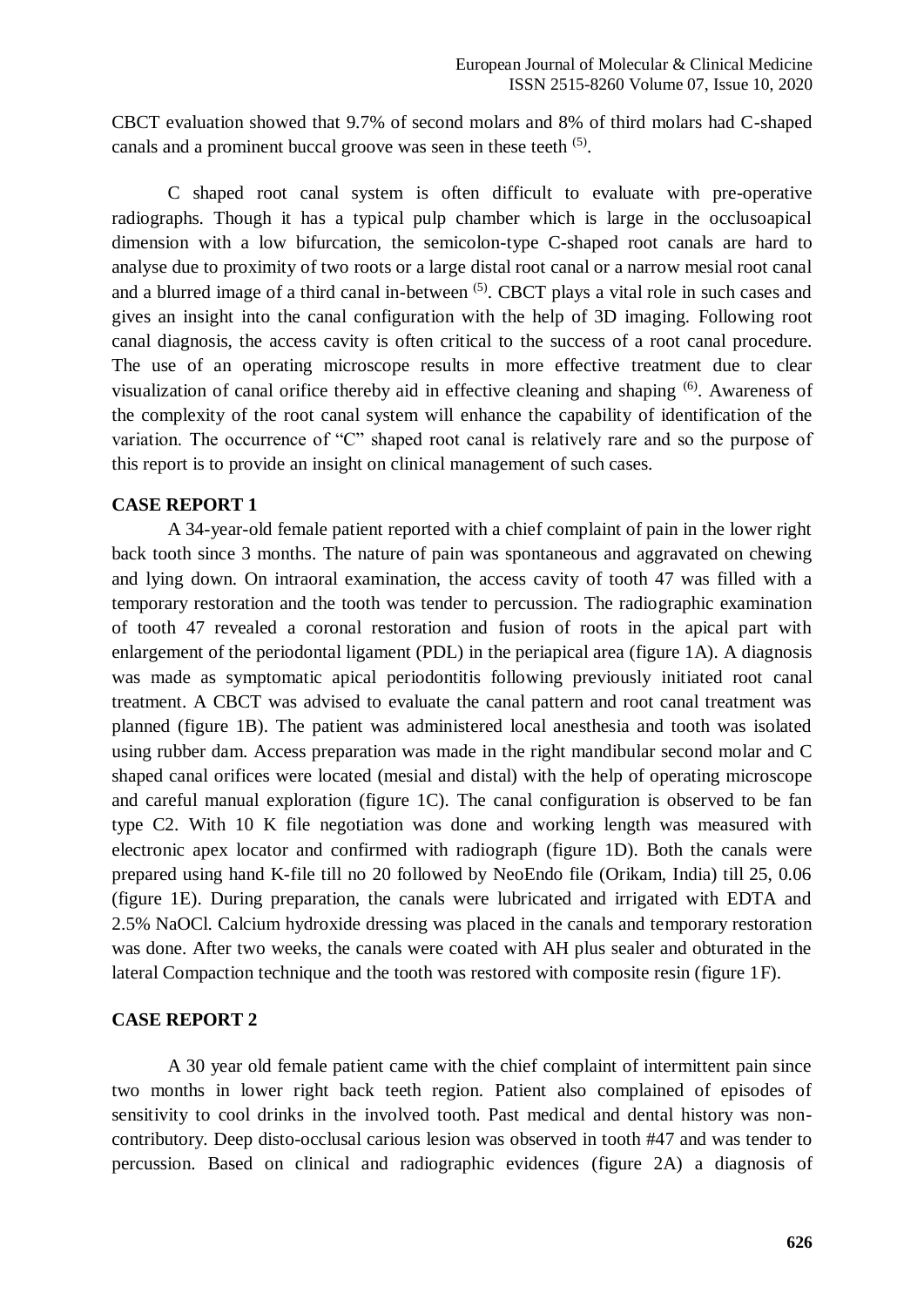symptomatic irreversible pulpitis with symptomatic apical periodontitis was made and nonsurgical root canal treatment was planned. Cone beam computerized tomography was performed to understand the root morphology which shows three canals namely mesio buccal, mesio lingual and distal canals (figure 2B). The canal configuration is observed to be fan type C3. Access preparation was made in the right mandibular second molar. With the help of operating microscope and careful manual exploration was done to locate 3 orifices in c shape arrangement (figure 2C). With 10 K file negotiation was done and working length was measured with electronic apex locator and confirmed with radiograph (figure 2D). The three canals were prepared using hand K file till no. 20 in step back method and NeoEndo file (Orikam, India) 25, 0.04% (figure 2E). During preparation, the canals were lubricated with Endoprep- RC and irrigated with 2.5% NaOCl. The calcium hydroxide dressing was placed in the canals and temporary restoration was done. After two weeks, the canals were coated with AH plus sealer and obturated in the lateral Compaction technique and the tooth was restored with composite resin (figure 2F).

#### **Discussion**

This case report describes the treatment of a two mandibular second molars with a Cshaped root canal system. C-shaped canal configuration is a unique root canal configuration, mostly found in mandibular second molars with a prevalence that ranges between 2.7%–52% in different populations  $(7)$ . The highest prevalence of c shaped canal was 44% observed in China and the lowest in Brazil with 6.8% showing a huge variability based on region <sup>(8)</sup>. Cshaped canal systems have many configurations and may also vary along the length of the root which proves that C-shaped canals have a complex canal anatomy  $(9)$ . The main characteristics seen in a c-shaped canal are either the instruments appear to converge at the apex or to exit at the furcation resembling a perforation of the furcation  $(9)$ . The working length radiographs are more useful in identifying the morphology as compared to the preoperative radiographs which are the not very effective in diagnosing the C-shaped cases  $(10)$ .

After the orifice location, Gates-Glidden burs should not be used to prepare the mesiobuccal and buccal isthmus areas as it can cause over-preparation and perforation <sup>(3)</sup>. A continuous circumferential filing along the periphery of the C canal is advocated during canal preparation. But it is important to note that the C-shaped canals are not centrally located. In most of the cases the mesiolingual area is thinner than the other side of the root impeding a 'danger zone' and filing should be done away from this area to prevent strip perforations <sup>(11)</sup>. The canals should be irrigated with copious amounts of 5.25% NaOCl and Hedstrom files are especially effective for efficient tissue removal. At the apical part of the canal, the cold lateral compaction and cold injectable filling techniques were observed to be more successful compared with the warm gutta-percha filling techniques in C shaped root canal configuration<sup>(12)</sup>.

Increased risk of root perforation is observed in C-shaped canals during shaping and post space preparation procedures because the buccal and lingual canal walls are very narrow at mesial locations<sup>(13)</sup>. Hence, placement of posts or antirotational pins in the mesiolingual and mesiobuccal areas of C-shaped root canal can cause perforation. If a post is indicated, the post width should be minimized. We must also be aware of the impact this anatomy has when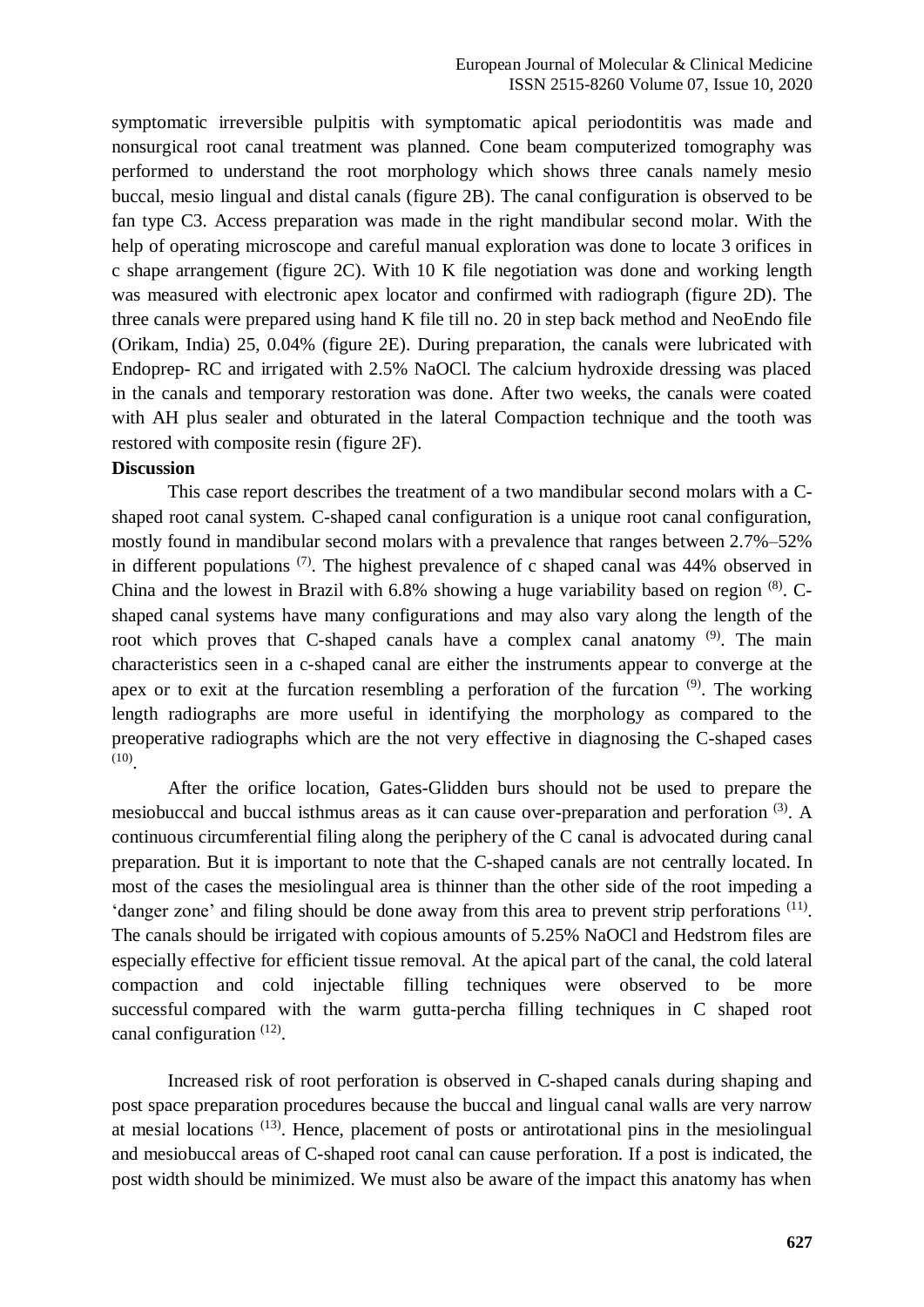surgical endodontics is indicated. The intercanal communications or fins present along the root length makes it difficult for the retropreparation and eventual retrofilling. If endodontic surgical intervention is indicated it is better to consider alternative options like extraction, retrofilling, and intentional replantation  $(2)$ . C-shaped root canal configuration was found to have no significant effect on the healing rate of the endodontic therapy in mandibular molars  $(14)$ . But a proper pulpal diagnosis and final restoration will greatly influence the healing outcomes of C-shaped and non-C-shaped canals, respectively <sup>(15)</sup>.

## **CONCLUSION**

This case report describes a C-shaped canal in a mandibular second molar managed with the aid of CBCT. Its usage during dental treatment of suspected cases may provide the clinician with a better tool to diagnose this complex anatomy and choose appropriate instrumentation and obturation techniques.

## **SOURCE OF FUNDING:** Nil

## **ETHICAL CLEARANCE:** Not required for a case report

# **CONFLICT OF INTEREST:** Nil

## **REFERENCES**

- 1) Fan B, Cheung GS, Fan M, Gutmann JL, Fan W. C-shaped canal system in mandibular second molars: part II—radiographic features. Journal of endodontics. 2004 Dec 1;30(12):904-8.
- 2) Cooke HG, Cox FL, Pineda F, et al. C-shaped canal configurations in mandibular molars. J Am Dent Assoc 1979;99:836–9.
- 3) Melton DC, Krell KV, Fuller MW. Anatomical and histological features of C-shaped canals in mandibular second molars. Journal of Endodontics. 1991 Aug 1;17(8):384- 8.
- 4) Neelakantan P, Subbarao C, Subbarao CV, Ravindranath M. Root and canal morphology of mandibular second molars in an Indian population. Journal of endodontics. 2010 Aug 1;36(8):1319-22.
- 5) Haddad GY, Nehme WB, Ounsi HF. Diagnosis, classification, and frequency of Cshaped canals in mandibular second molars in the Lebanese population. Journal of endodontics. 1999 Apr 1;25(4):268-71.
- 6) Kato A, Ziegler A, Higuchi N, Nakata K, Nakamura H, Ohno N. Aetiology, incidence and morphology of the C-shaped root canal system and its impact on clinical endodontics. International endodontic journal. 2014 Nov;47(11):1012-33.
- 7) Shemesh A, Katzenell V, Itzhak JB, Solomonov M. C-shaped canal in mandibular first molar: A case report. ENDO (Lond Engl). 2014 Mar 1;8(1):47-52.
- 8) von Zuben M, Martins JN, Berti L, Cassim I, Flynn D, Gonzalez JA, Gu Y, Kottoor J, Monroe A, Aguilar RR, Marques MS. Worldwide prevalence of mandibular second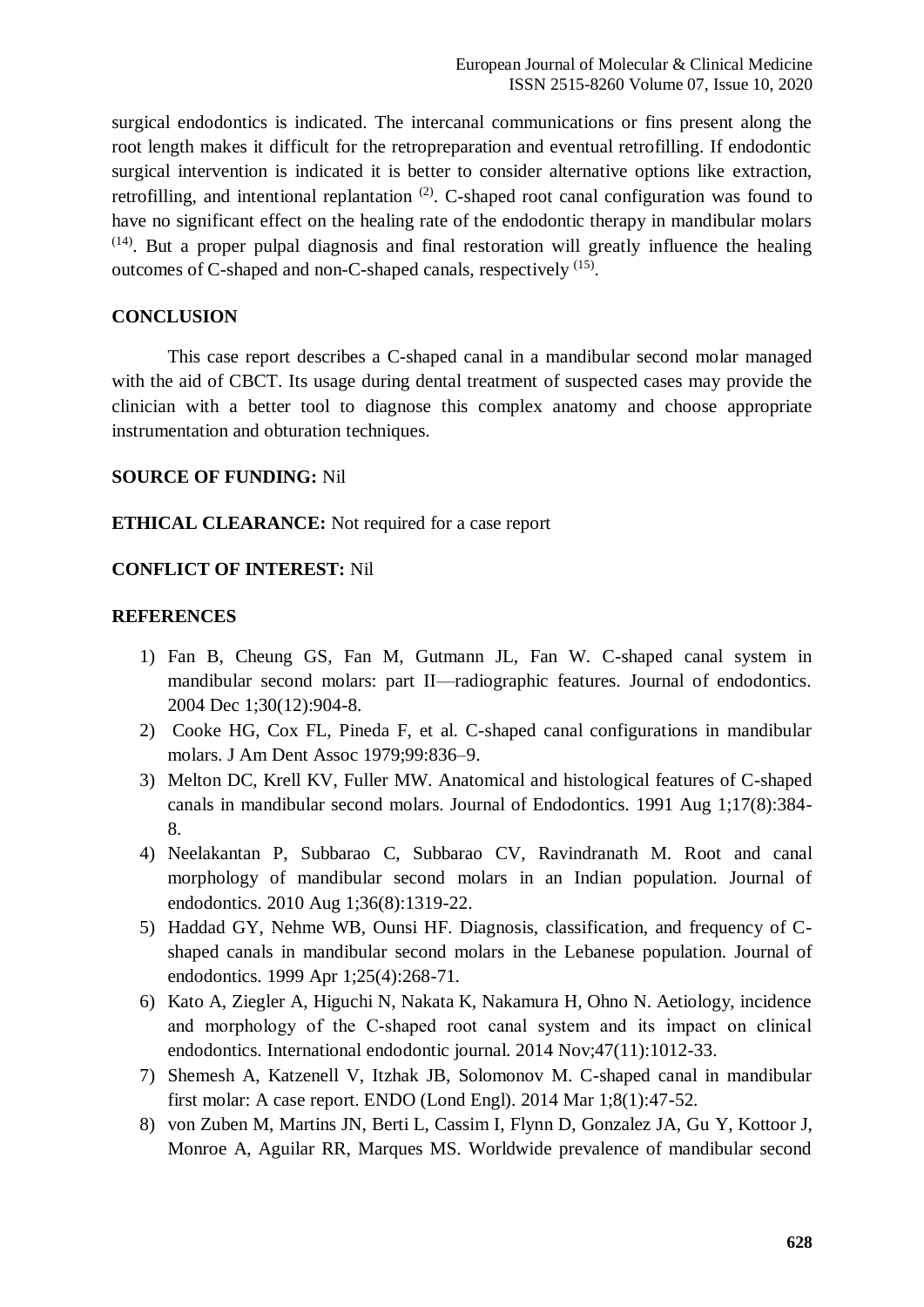molar C-shaped morphologies evaluated by cone-beam computed tomography. Journal of endodontics. 2017 Sep 1;43(9):1442-7.

- 9) Jafarzadeh H, Wu YN. The C-shaped root canal configuration: a review. Journal of endodontics. 2007 May 1;33(5):517-23.
- 10) Lambrianidis T, Lyroudia K, Pandelidou O, Nicolaou A. Evaluation of periapical radiographs in the recognition of C‐shaped mandibular second molars. International endodontic journal. 2001 Sep;34(6):458-62.
- 11) Chai WL, Thong YL. Cross-sectional morphology and minimum canal wall widths in C-shaped roots of mandibular molars. J Endod 2004;30:509–512.
- 12) Gok T, Capar ID, Akcay I, Keles A. Evaluation of different techniques for filling simulated C-shaped canals of 3-dimensional printed resin teeth. Journal of Endodontics. 2017 Sep 1;43(9):1559-64.
- 13) Yılmaz Z, Tuncel B, Serper A, Calt S. C‐shaped root canal in a maxillary first molar: a case report. International endodontic journal. 2006 Feb;39(2):162-6.
- 14) Bansal A, Parihar AS, Sethi A, Majety KK, Panjabi J, Choudhury BK. Retrospective Assessment of Healing Outcome of Endodontic Treatment for Mandibular Molars with C-shaped Root Canal. The Journal of Contemporary Dental Practice. 2017 Jul 1;18(7):591-5.
- 15) Ahn HR, Moon YM, Hong SO, Seo MS. Healing outcomes of root canal treatment for C-shaped mandibular second molars: a retrospective analysis. Restorative dentistry & endodontics. 2016 Nov 1;41(4):262-70.

# **FIGURES**

Figure 1: CASE 1: (A): pre-operative radiograph, (B): CBCT imaging, (C): orifice location (mesial and distal), (D) working length determination, (E) master cone, (F) obturation and post endo restoration